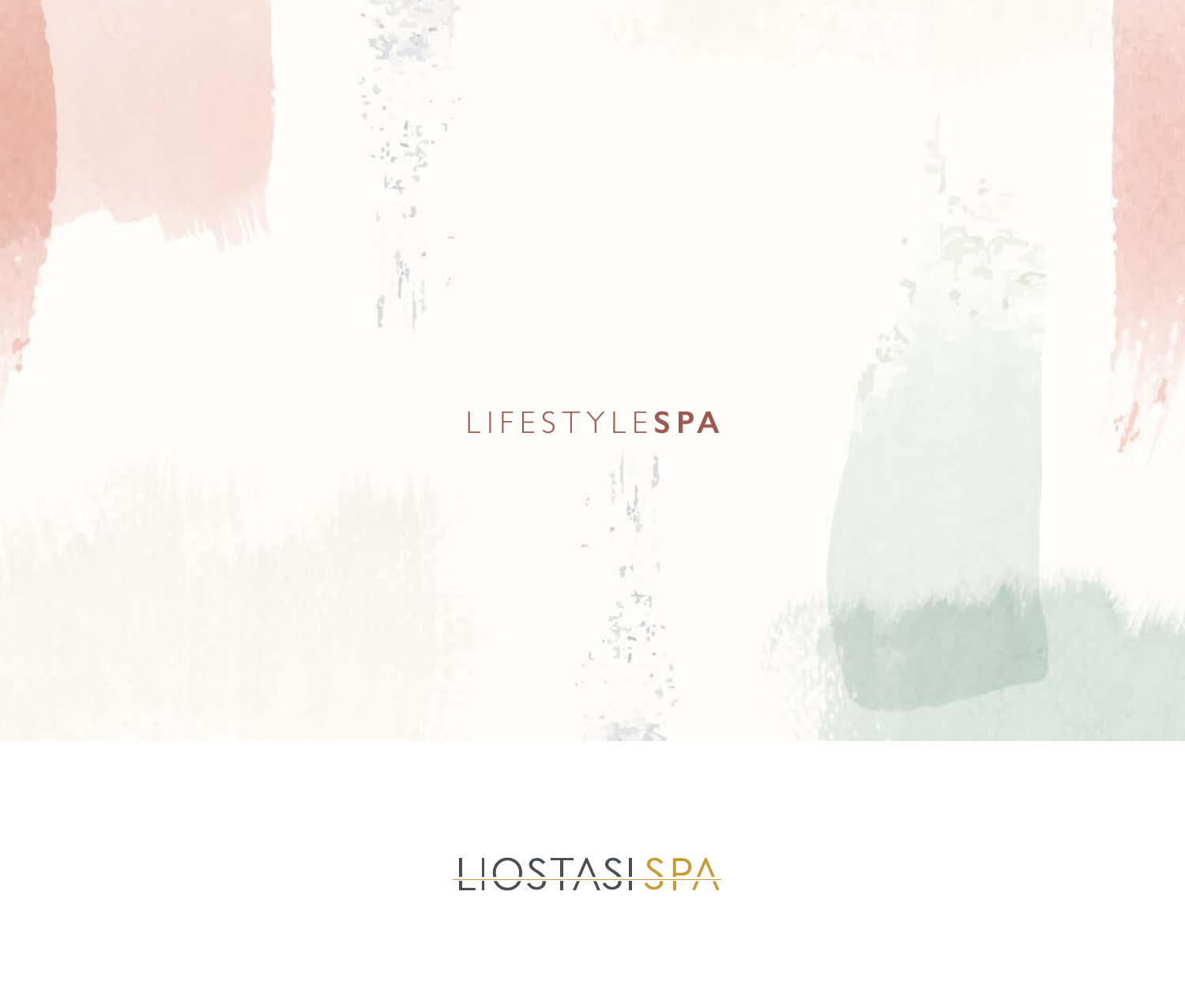

ELEMIS is the pioneering British Skincare and Spa brand that treats over 6.5 million people each year and has the single largest influence on trends and developments in the global skincare and spa industry. The successful combination of powerful natural ingredients, cutting edge formulation technology and proven clinical trials has enabled ELEMIS to bring to market some of the most influential anti-ageing skincare products and professional spa therapies the beauty industry has ever seen. ELEMIS ensures that all formulations have maximum therapeutic activity. Sublime sensory. Personally prescribed. The experience is exceptional; the results are real.



iS Clinical offers technologically advanced treatments for the skin, using only the best active ingredients. Its products rejuvenate the complexion while clarifying, balancing and nourishing the skin. With a carefully assembled team of renowned pharmacologists and physicians, iS Clinical's cutting-edge approach provides exceptional long-term results, helping to diminish the appearance of common signs of aging while promoting overall skin health.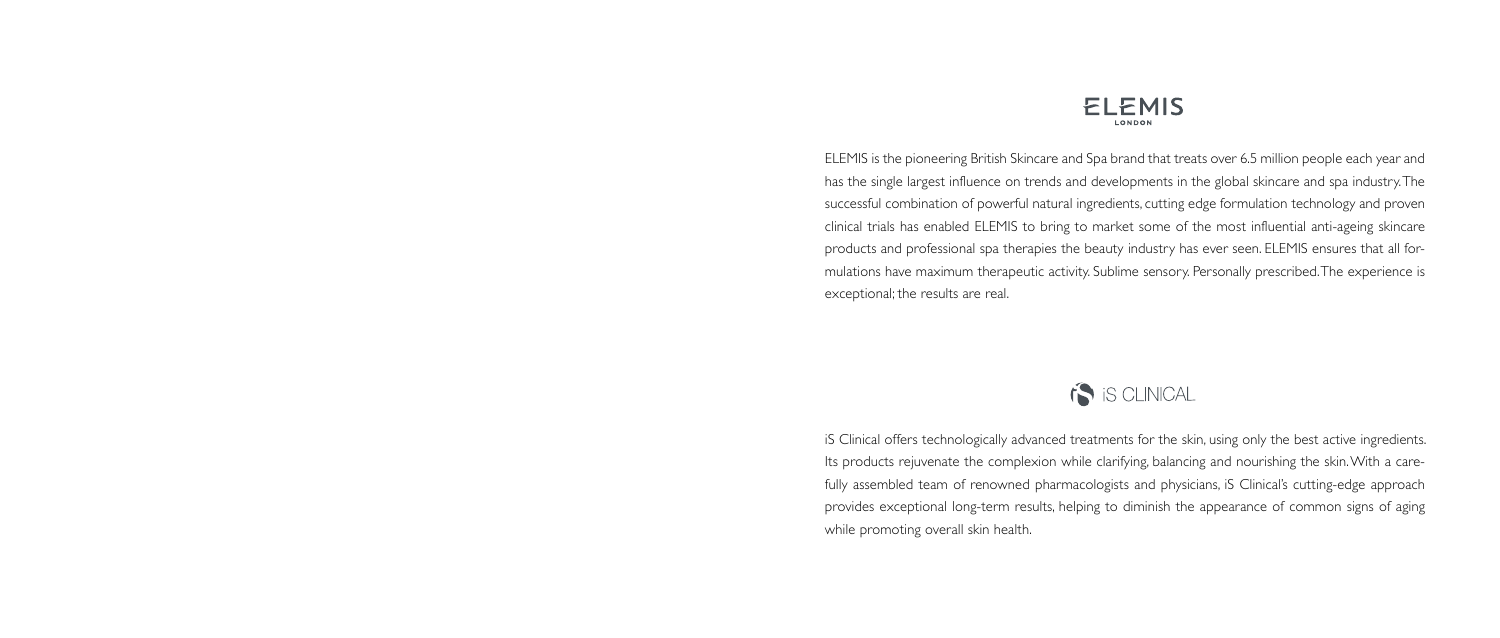## LIOSTASI SIGNATURES

Our SIGNATURE TREATMENTS are a must-try from our collection of therapies, curated and designed by our expert team of therapists.

### GREEK BOTANICAL GARDENS AROMATHERAPY MASSAGE 60' | 85.00€ 90' | 110.00€

Take a walk in a Greek Botanical Garden with this hydrating body massage. An extremely relaxing massage that brings everything back to the potency of aromatics.

Choose your Botanical Greek Garden Journey:

- The Botanicals of Calm: Rosewood, Clary Sage, Lavandin
- The Botanicals of Clarity: Bitter Orange, Cardamom, Ginger
- The Botanicals of Strength: Ylang Ylang, Cedarwood, Geranium
- The Botanicals of Love: Vetiver, Frankincense, Rose Pepper
- The Botanicals of Sleep: Patchouli, Elemi, Palmarose
- reduce signs of aging
- heal damaged cells
- promote blood circulation
- reduce bacteria
- detoxify the skin
- rebalance the skin's PH levels
- energize the body



GLASS SKIN FACIAL with Oxygen Dome Inspired by K-Beauty 75' | 110.00€

A revolutionary treatment using a Hyperbaric Chamber which provides oxygen and anions directly into a dome at high concentrations, offering numerous skin benefits. The facial concludes with a Vitamin C Brightening Peel-off Facial Mask, providing immediate radiance and glow.

The anions and oxygen from the Chamber help: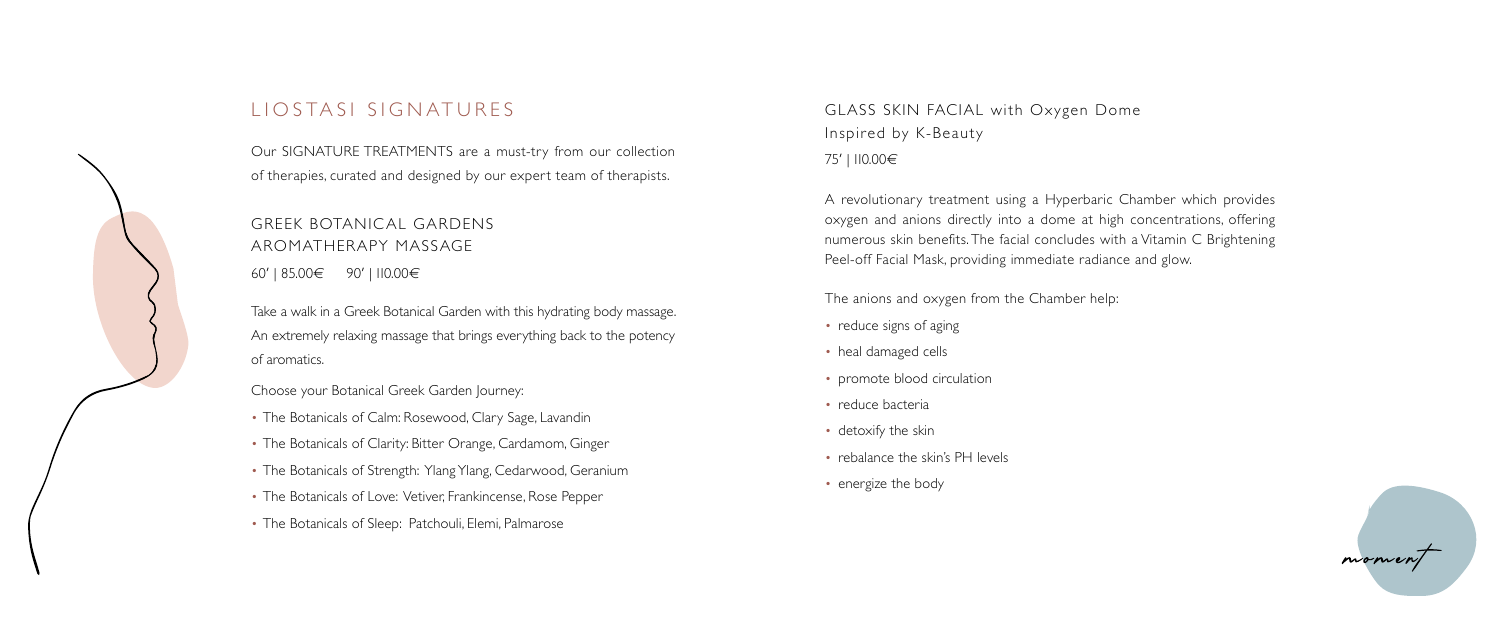#### MASSAGES

### ELEMIS DEEP TISSUE MASSAGE 30' | 50.00€ 60' | 90.00€ 90' | 115.00€

A vigorous workout for the body, alleviating high stress levels and muscle soreness, while also supporting pure relaxation and emotional balance. Skin is prepped to release toxins and the flowing massage works deeper into the tension, encouraging optimum circulation.

### ELEMIS FRANGIPANI INDIAN HEAD & SCALP MASSAGE WITH BACK MASSAGE 60' | 80.00€

Tension is dissolved using a combination of the ancient Chinese healing massage Tui Na and Japanese Shiatsu, while Indian and Thai kneading invigorates and clears your head. The treatment features the amazing Frangipani Monoi Head & Scalp Mask as well as a 20' Relaxing Back Massage.

# ELEMIS HOT STONE MASSAGE

60' | 100.00€ 90' | 120.00€

Bathed in the intensely moisturising Frangipani Monoi Body Oil, a curated range of Balinese stones are worked over the body, releasing trapped energy, offering sparkling vitality and deep hydration.

### ELEMIS PEACEFUL PREGNANCY MASSAGE 75' | 105.00€

An intuitive, sensitive and relaxing pregnancy massage, hydrates and moisturises the skin that is expanding to accommodate a growing baby. Only nurturing aromatics are imparted along with wisdom, empathy and respect.



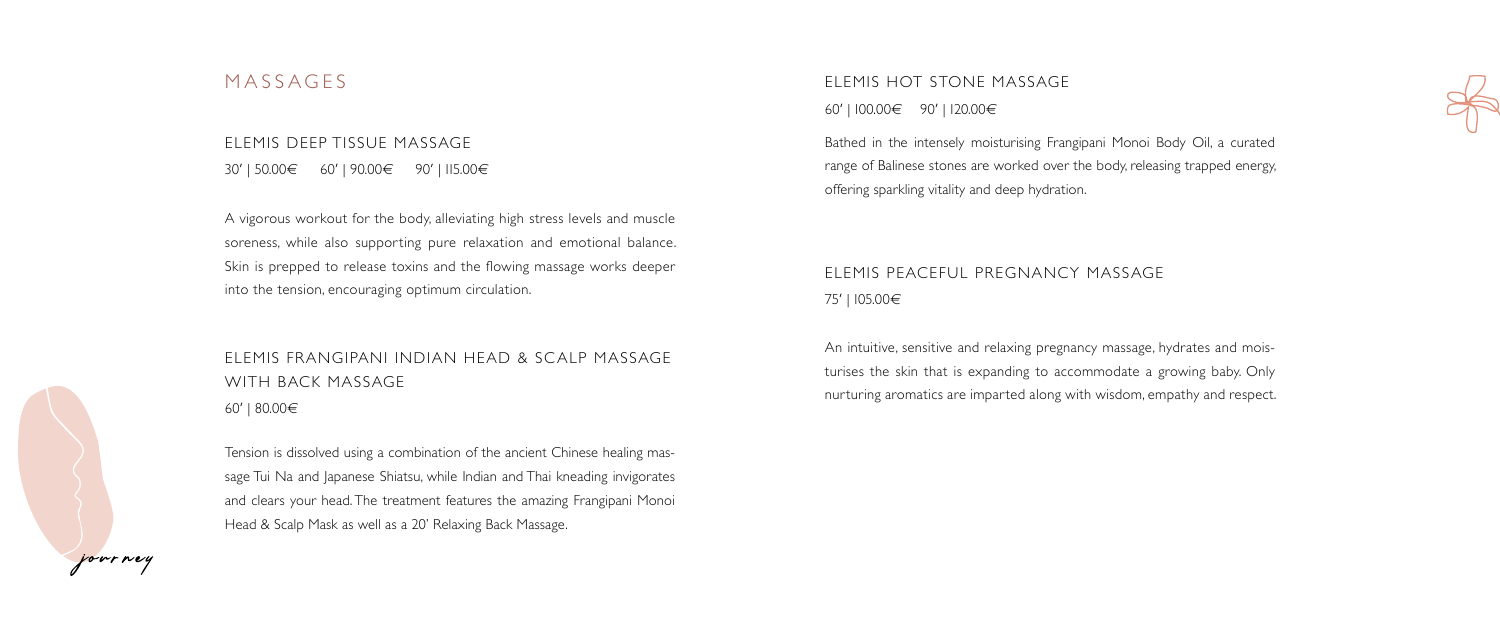#### BODY THERAPY

#### ELEMIS INTENSELY CLEANSING SALT SCRUB - LIME & GINGER OR FRANGIPANI 40' | 70.00€

The cleansing power of salt helps release toxins in this body-polishing treatment. The fragranced salt of your choice will gently slough away dead skin cells, encouraging the regeneration of new cells and perfectly prepping the skin. It leaves a smooth and responsive canvas, ready to absorb the deeply nourishing body oil. Delivers velvety soft, invigorated skin.

### ELEMIS AFTER-SUN NECTAR NOURISHING WRAP 60' | 80.00€

A lusciously fragrant, intensely moisturising body wrap with Far East feel, utilizing the velvety texture of Monoi oil.The aromatic oil is applied using sweeping strokes with maximum attention paid to any particularly parched areas. You are kept cocooned and warm while the mood-balancing aromatics and skin conditioning offer deep hydration.

ELEMIS TARGETED CONTOURING BODY TREATMENT 30' | 70.00€ 90' | 120.00€

A powerful blend of minerals and seaweeds target cellulite and poor skin tone. Nigari salt cleanses, followed by a sculpting massage to kick start the micro-circulation, promoting a smoother silhouette and invigorating the entire body. A cooling, rich in caffeine, rubberised mask is applied along with green clay and clinically proven red algae. The result is a targeted body airbrush and toned and refreshed skin.

Choose a localised treatment: Arms, Hips & Thighs or Abdomen

### ELEMIS CELLUTOX AROMA SPA WRAP FOR CELLULITE & FLUID RETENTION 75' | 110.00€

Cocooned in a comforting wrap of rich marine algae, detoxifying juniper and lemon, enjoy a facial and scalp treatment or soothing foot massage. The treatment helps refine the appearance of cellulite and relieves discomfort from fluid retention.

- 
- 
- 
- 
- 

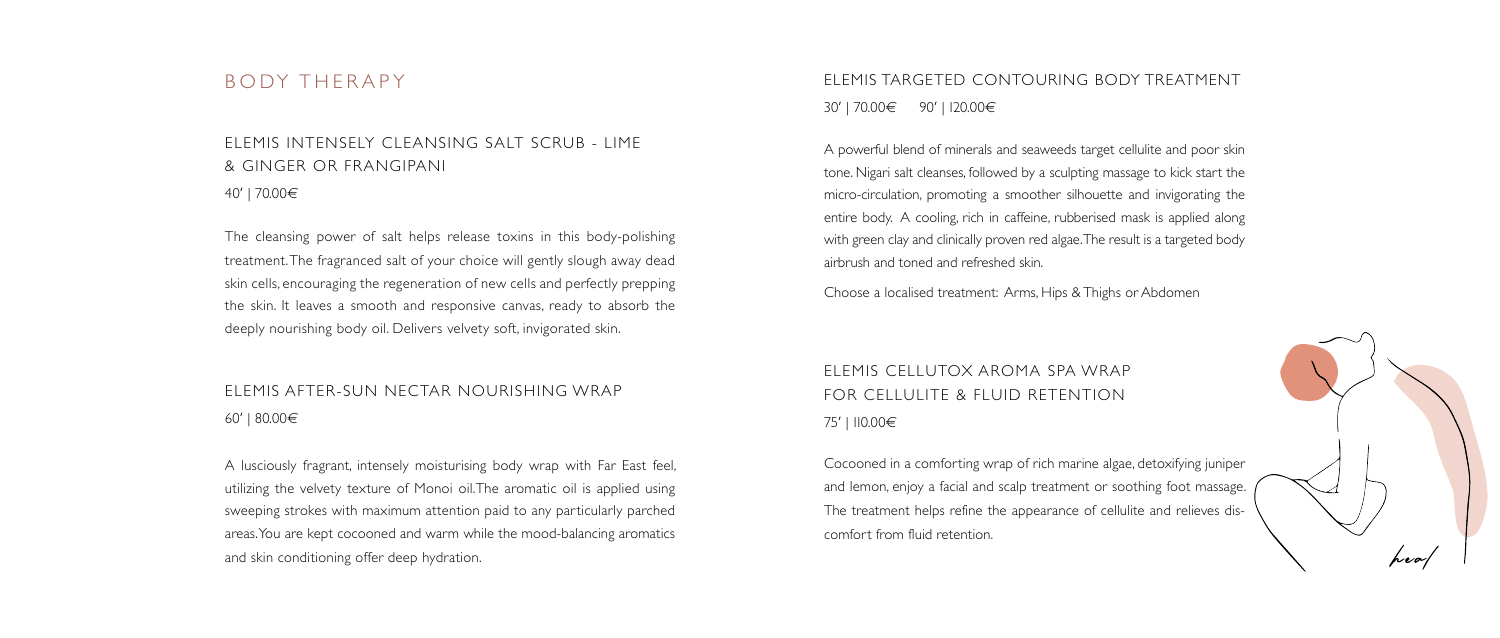#### FACIALS

# ELEMIS PRO-GLOW SMOOTH

50' | 100.00€

Powerful resurfacing technology lifts away dead skin cells to smooth, renew and refine, whilst improving the appearance of skin tone and luminosity. Skin is prepped for an infusion of hydration that will double its moisture content, whilst delivering an immediate and visibly tightened effect. After just one treatment, the complexion looks firmer, supremely smooth and rejuvenated.

#### ELEMIS PRO-GLOW BRILLIANCE

30' | 65.00€ 50' | 90.00€

Triple cleansing that melts away make-up and daily pollutants while gentle resurfacing dissolves dead skin cells. A fusion of superfoods and antioxidant-rich facial oils plumps the skin with moisture and helps to nourish and protect. Immediately revealing an outdoor-fresh glow, skin is left feeling fresh, radiant and healthy.

#### ELEMIS PRO-GLOW FACE WORKOUT 50' | 100.00€

A face cardio session that tones, tightens and sculpts the contour. Using the ELEMIS Sculpting wands we encourage micro-circulation to help absorb the ELEMIS active ingredients. The Ultra Smart Eye Tools target puffiness and dark circles of the eye contour area and the ELEMIS Jowl & Chin Signature Massage helps firm the area around the chin, after the application of the Jowl & Chin mask, infused with plant stem cells for the production of elastin.

### ELEMIS PRO-GLOW GENIUS FACIAL 75' | 120.00€

Clinically proven, intelligent skincare and our triple level approach to skin hydration results in transformative outcomes for younger-looking skin. Powered by our ultra-smart technology, with a spotlight on deep-set wrinkles for maximum, multi-faceted facial rejuvenation and hydration, skin will be visibly smoother, resilient and firmer-looking.

### ELEMIS PRO-GLOW MEN'S FACIAL 50' | 90.00€

A hard-working facial for ageing, stressed, dehydrated skin and tired eyes that restores vital moisture and nutrient levels. Multi-dynamic facial massage sequences boost circulation, whilst targeted scalp and foot massages aid deep relaxation.

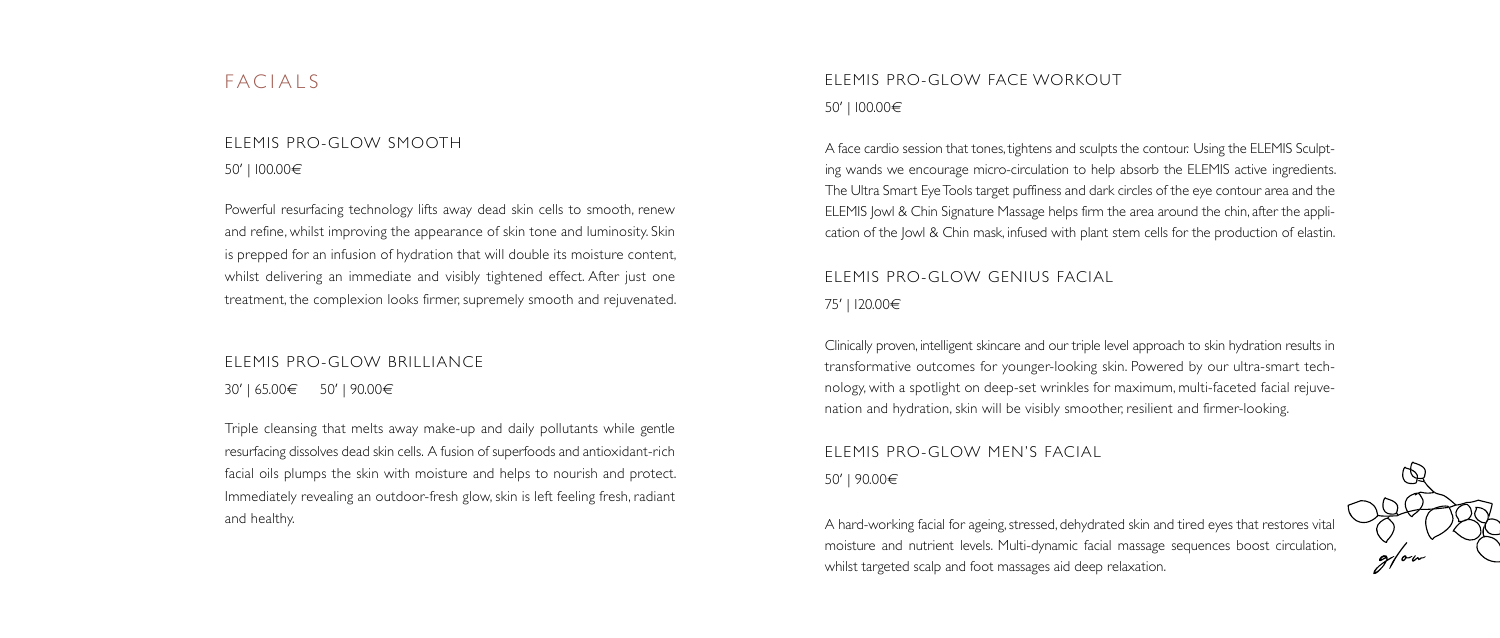### MEDI-AESTHETIC FACIALS

### iS CLINICAL FIRE & ICE FACIAL 60' | 110.00€

A pharmaceutical grade, botanically derived cosmeceutical facial. Known globally as the 'Red Carpet Facial', this treatment is designed to safely resurface the skin, reduce fine lines and wrinkles. Recommended after 5 pm to avoid direct sun exposure and use full spectrum sun protection for the days after.

- Oxygen & Anion Dome: 15' | 40.00€
- Scalp Massage: 10' | 20.00€
- Shoulder & Décolleté Massage: 10' | 20.00€
- Theragun Massage:  $10'$  | 20.00 $\in$

### WELLNESS PACKAGES

### iS CLINIC AL EYE BRIGHT TREATMENT 15' | 45.00€

A pharmaceutical grade, botanically derived cosmeceutical facial. Upgrade any facial with the Eye Bright to visually address fine lines, wrinkles, dark circles and puffiness. Deeply nourishing, this 15-minute treatment restores hydration and nutrition, providing instant improvement and long-term results.

Medi-Aesthetic Add-Ons

| SLEEP RECOVERY<br>3 DAYS   270.00€                                                                                                                          | <b>COUPL</b><br>$120'$   270      |
|-------------------------------------------------------------------------------------------------------------------------------------------------------------|-----------------------------------|
| • Day I: ELEMIS The Botanicals of Sleep Massage 90'<br>· Day 2: ELEMIS The Botanicals of Calm Massage 60'<br>• Day 3: ELEMIS Pro-Glow Brilliance Facial 50' | • ELEMIS<br>• ELEMIS<br>• acuzzi  |
| SKIN ANTI-AGEING HOLIDAY<br>2 DAYS   I60.00€                                                                                                                | THE BF<br>2h   195.               |
| • Day I: The Glass Skin Facial 75'<br>• Day 2: Targeted Contouring Body Treatment 30'                                                                       | • ELEMIS<br>• ELEMIS              |
| MEDI-AESTHETIC SKIN VACATION<br>90'   I45.00€                                                                                                               | • Gel Ma<br><b>THE GI</b>         |
| • iS Clinical Fire & Ice Facial 60'<br>• Head & Scalp Massage with Hair Treatment 30'<br>• Rejuvenating multivitamin Juice                                  | 2h20'    <br>• ELEMIS<br>• ELEMIS |
| DETOX SPA JOURNEY<br>2hl5'   240.00€                                                                                                                        | • Pedicur<br><b>STEAM</b>         |
| • ELEMIS Pro-Glow Brilliance Facial 30'<br>• ELEMIS Targeted Toning Tightener 30'<br>• ELEMIS Cellutox Aroma Spa Wrap 75'<br>• Superfood Detox Salad        | $30'$   20.0                      |

**F'S RETREAT**  $10.00 \in$  (for both)

Pro-Glow Brilliance Facial 30' b Deep Tissue Massage 60' & Steam Room 30'

RIDE  $5.00<sub>ε</sub>$ 

Pro-Glow Smooth Facial 50' Intensely Cleansing Salt Scrub 40' anicure 30'

ROOM 195.00€

 $6$  Pro-Glow Men's Facial 50' b Deep Tissue Massage 60' re 30'

ROOM & JACUZZI )∩€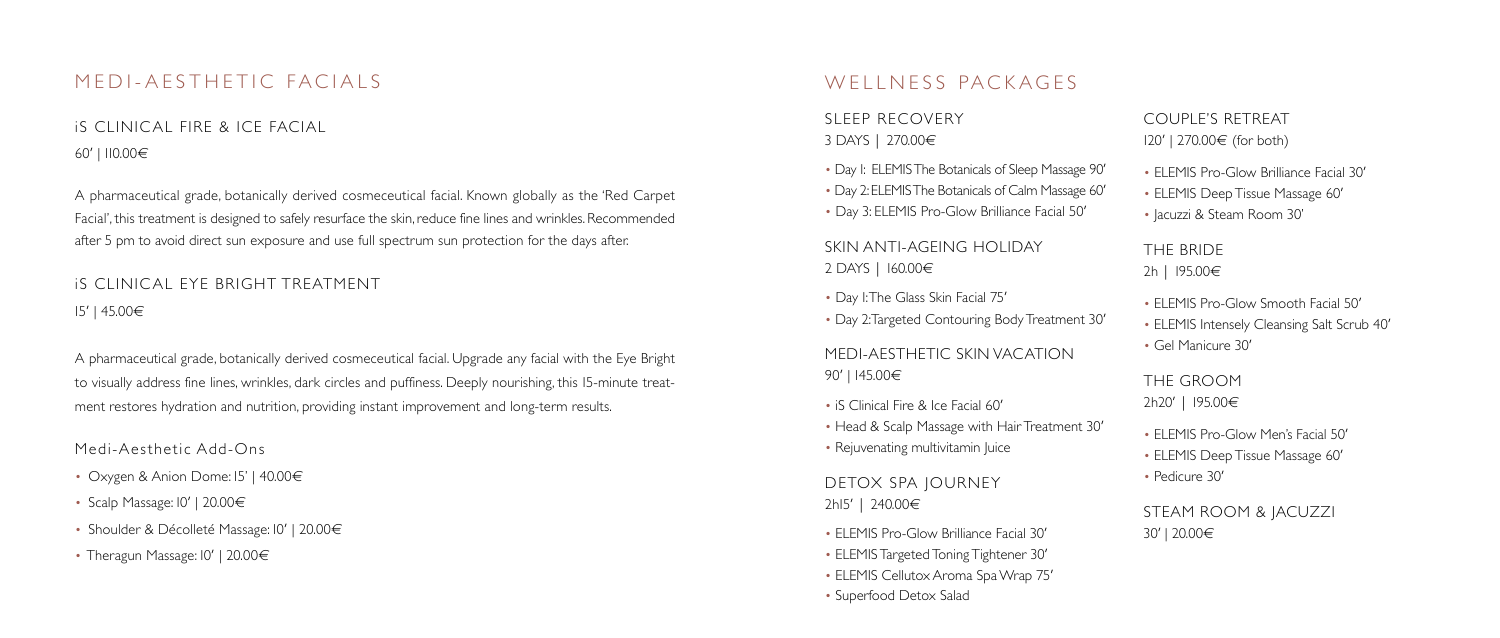### BEAUTY SALON

#### Hand & Foot Care

| Liostasi Manicure  | 50'   30.00€   |
|--------------------|----------------|
| Liostasi Pedicure  | 60'   40.00€   |
| Soak-off Manicure  | $60'$   35.00€ |
| Soak-off Pedicure  | 60'   45.00€   |
| File & Nail Polish | 20'   20.00€   |

#### Hair Removal

| Lip / Chin / Under Arm | $15'$   $10.00€$ |
|------------------------|------------------|
| Bikini Line            | 20'   20.00€     |
| Eye Brow Shaping       | $15'$   $10.00€$ |
| Half Leg               | 15'   20.00€     |
| Full Leg               | 30'   30.00€     |
| Half Arm               | $15'$   $15.00€$ |
| Full Arm               | 20'   20.00€     |

#### Men's

| <b>Back</b>  | 20.00€      |
|--------------|-------------|
| Chest        | 20.00€      |
| Back & Chest | 30.00 $\in$ |

#### Make-up Services

| Professional Make-up                     | 50.00€  |
|------------------------------------------|---------|
| Professional Bridal Make-up (with trial) | 170.00€ |

SPA ETIOUETTE

#### Treatment Preparation

We recommend that you arrive 30' prior to your scheduled treatment, allowing time to complete your health questionnaire, loosen and relax your muscles.

#### Cancellation Policy

We kindly ask you to give a minimum of a 4-hour cancellation notice. Cancellations made within 4 hours will be subject to the full charge of the treatment booked.

#### Health Conditions

Kindly advise us of any health conditions, allergies or injuries which could affect your choice of treatment when making your spa reservation.

#### Spa Environment

Please refrain from smoking and turn your phone off or to silent setting while in, or around the Spa areas. The minimum age for taking a spa treatment is 16 years. Parental consent is required for guests under the age of 18.

#### Valuables

The Spa accepts no responsibility for loss of valuables at any time on the spa premises. We request that you leave your valuables in your room.

#### Off-Spa Treatments

Our body massage rituals are available at your privacy of yacht or villa. An extra charge on the price will be applied.